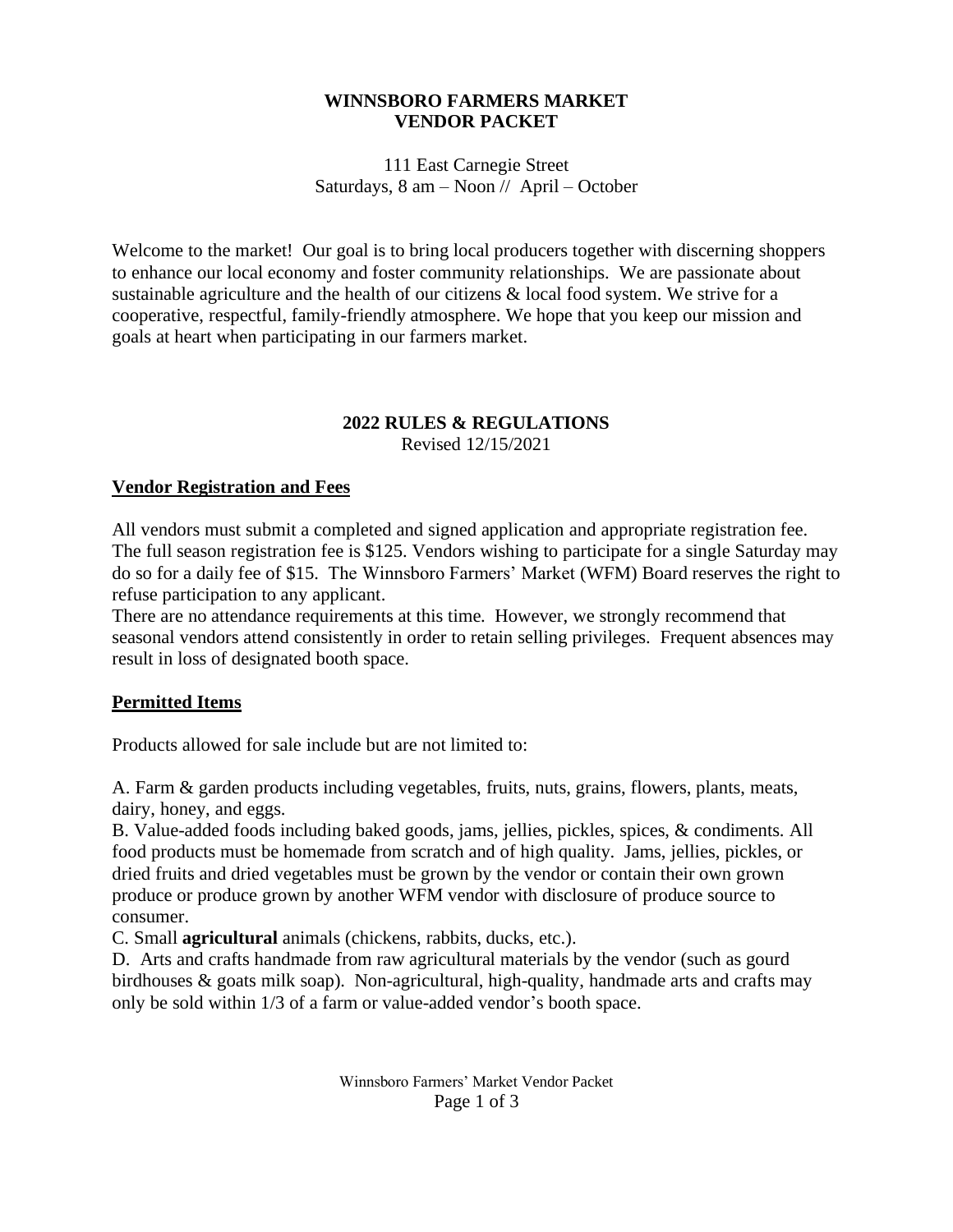All products must be listed on the vendor application  $\&$  are subject to a jurying process for approval by the WFM Manager & Board. Items not included on the original application must be approved by the Manager BEFORE being offered for sale.

Vendors may sell only items grown or produced themselves or by other registered Winnsboro Farmers' Market vendors. NO RESELLING of purchased produce or products is allowed. All items must be grown or produced within 50 miles of Winnsboro or in adjoining counties (Camp, Franklin, Hopkins, Rains, Smith, Upshur, Van Zandt, Wood).

The WFM Manager & Board reserve the right to perform field inspections to verify the source of all items offered for sale.

The WFM Manager & Board may revoke selling privileges for rule violations or any other cause deemed to be in the best interest of WFM.

The WFM Board & Management reserve the right to sell promotional items or food/beverage concession items with all proceeds to be used for market expenses.

## **Food Safety**

Vendors are solely responsible for obtaining all applicable licenses and permits. Vendors shall comply with all applicable local, state, and federal ordinances and/or regulations regarding permits, sampling, and safe handling of potentially hazardous foods for the entire duration of the season.

All homemade, baked, or canned items must be in compliance with the Texas Cottage Food Law including adhering to packaging and labeling requirements, and obtaining a Texas Food Handler's Card. All food vendors must include a list of allergens on each package of every product at the market.

Vendors are liable for their own products. The City of Winnsboro, Winnsboro Farmers' Market Board, and/or the Winnsboro Farmers' Market Manager shall not be held liable for the products offered by vendors. Product and liability insurance are the responsibility of the producer.

#### **Booth Spaces/Set Up & Tear Down**

Selling spaces are  $9'x12'$  and vendors must provide any supplies they require such as tent, tables, chairs, etc. All supplies, products, and signage must be contained within their selling space unless otherwise approved by the Market Manager. Designated aisles and entrances must not be obstructed.

Vendors may set up no earlier than 7:00 am and no later than 7:45 am and be ready to do business when the Market opens at 8:00 am. Vendors with extra needs may request an earlier arrival time.

Purchase of multiple booth spaces is allowed for produce vendors only.

Winnsboro Farmers' Market Vendor Packet Page 2 of 3